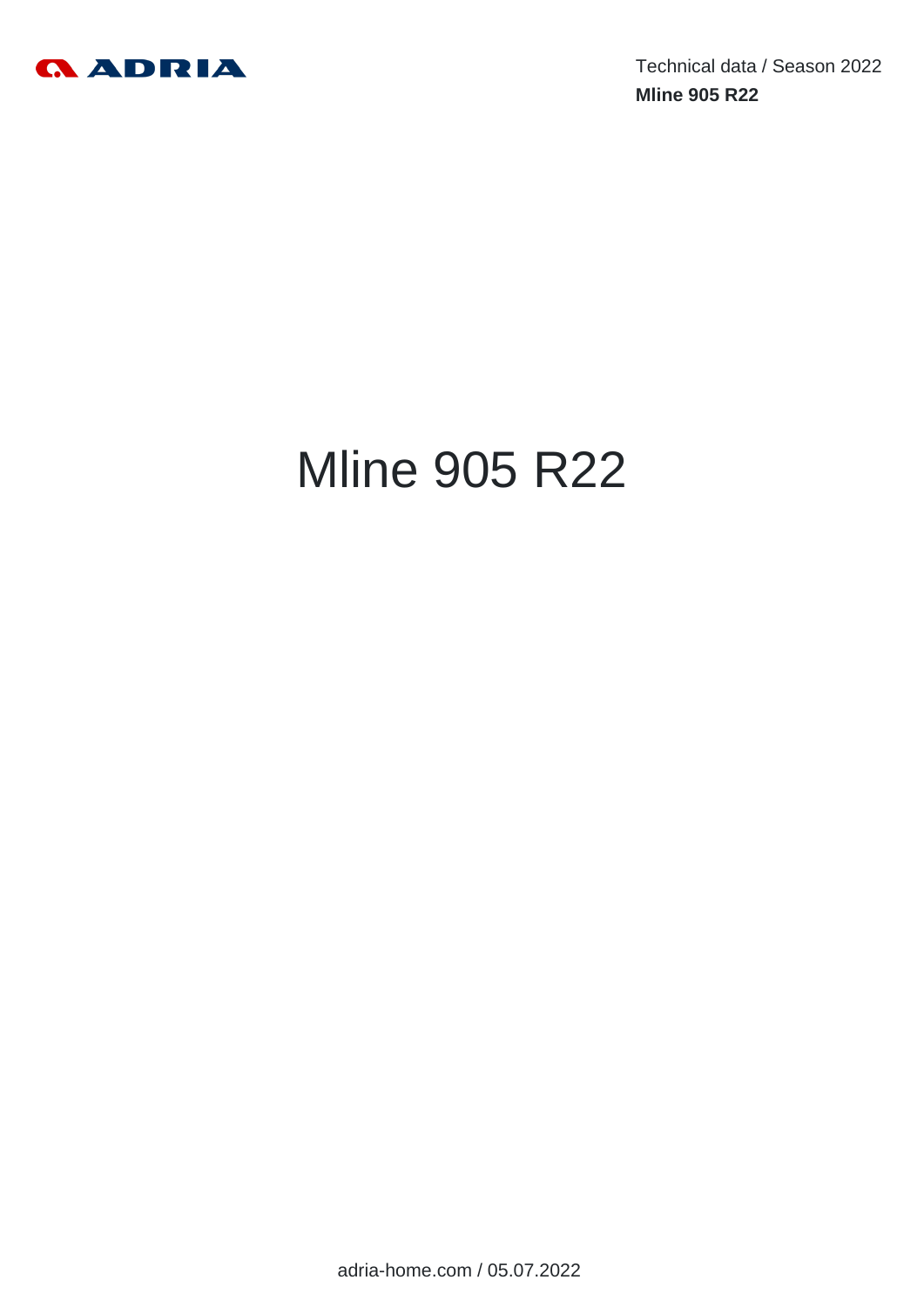



adria-home.com / 05.07.2022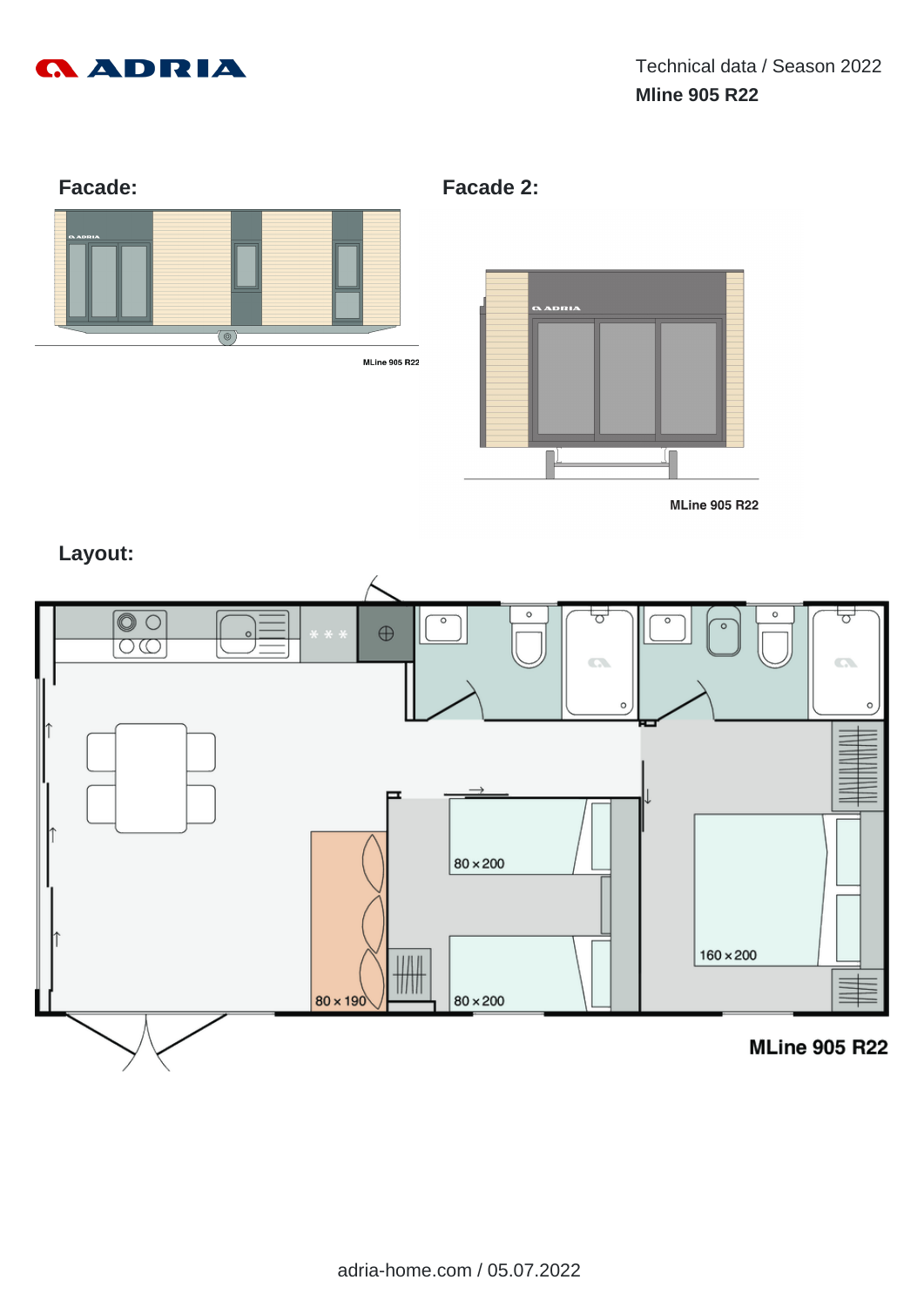

Technical data / Season 2022 **Mline 905 R22**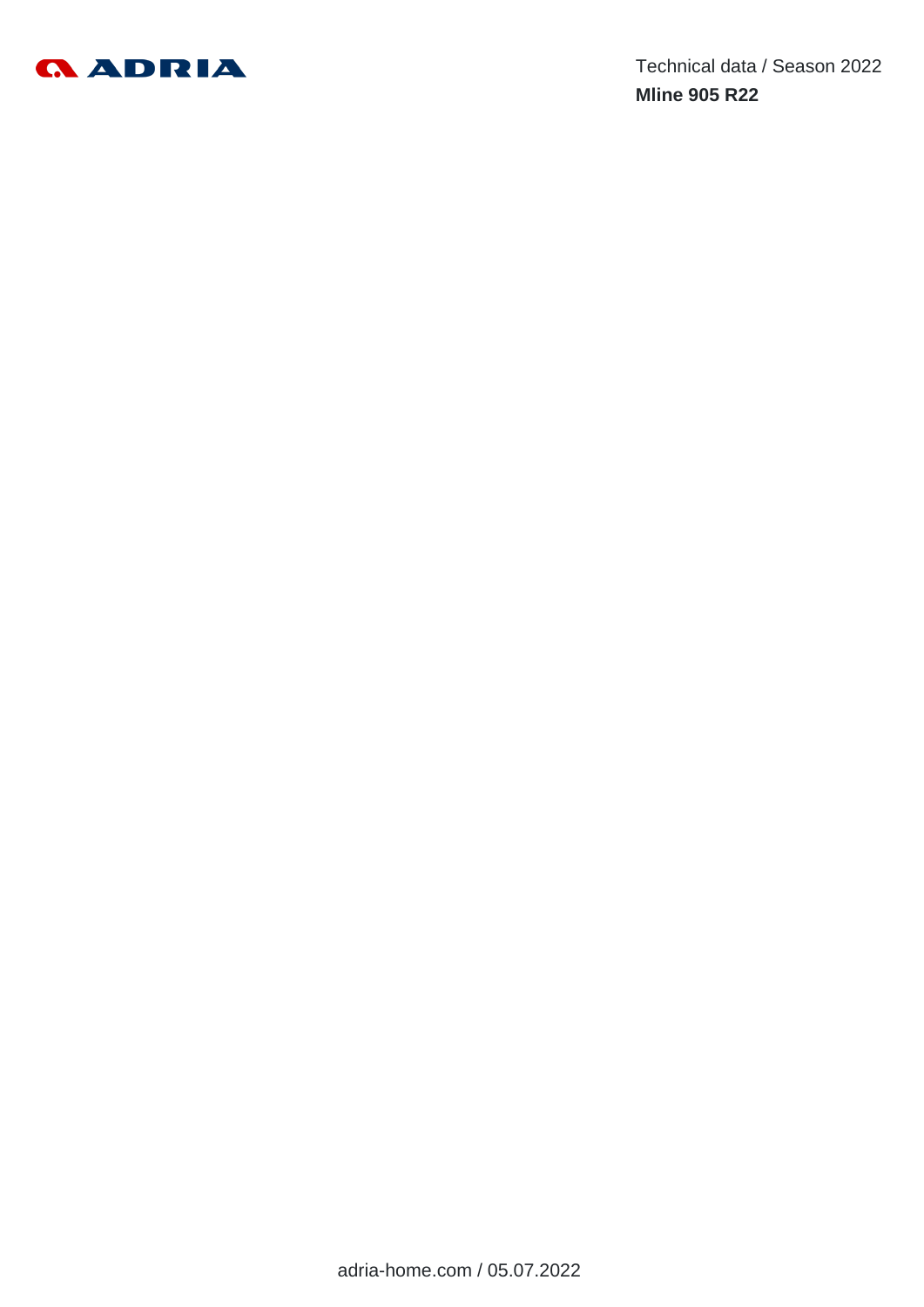

#### **C6 BATHROOM**

| Electrical socket in bathroom                                             | X              |
|---------------------------------------------------------------------------|----------------|
| Shower cabin                                                              | 80 x 120       |
| Shower sliding doors with security glass                                  | X              |
| Shower PVC wall                                                           | X              |
| Shower rail with sliding shower holder                                    | $\sf X$        |
| Shower rail with adjustable sliding shower holder and rain shower<br>head | O              |
| Wash-stand with mixer tap                                                 | $\sf X$        |
| Mirror with shelf in bathroom                                             | $\sf X$        |
| Ceramic toilet with toilet seat                                           | $\chi$         |
| PVC toilet tank with saving function                                      | $\chi$         |
| Built-in toilet tank with saving function                                 | $\circ$        |
| Built-in toilet tank with saving function connected to wash-stand         | O              |
| <b>Towel holder</b>                                                       | X              |
| Toilet roll holder                                                        | $\chi$         |
| Hangers in bathroom (2 pcs)                                               | X              |
| Hairdryer in bathroom                                                     | $\circ$        |
| Bathroom fan in bathroom                                                  | $\overline{O}$ |
| Bidet with mixer tap in bathroom                                          | $\overline{O}$ |
| Built-in ceiling spot LED lights in bathroom                              | X              |

## **C7 BATHROOM 2**

| Electrical socket in bathroom 2                                   | X        |
|-------------------------------------------------------------------|----------|
| Shower cabin                                                      | 80 x 120 |
| Shower sliding doors with security glass                          | X        |
| Shower PVC wall                                                   | $\chi$   |
| Shower rail with sliding shower holder                            | X        |
| Shower rail with adjustable sliding shower holder and rain shower | $\Omega$ |
| head                                                              |          |
| Wash-stand with mixer tap                                         | X        |
| Mirror with shelf in bathroom 2                                   | $\chi$   |
| Ceramic toilet with toilet seat                                   | X        |
| PVC toilet tank with saving function                              | X        |
| Built-in toilet tank with saving function                         | O        |
|                                                                   |          |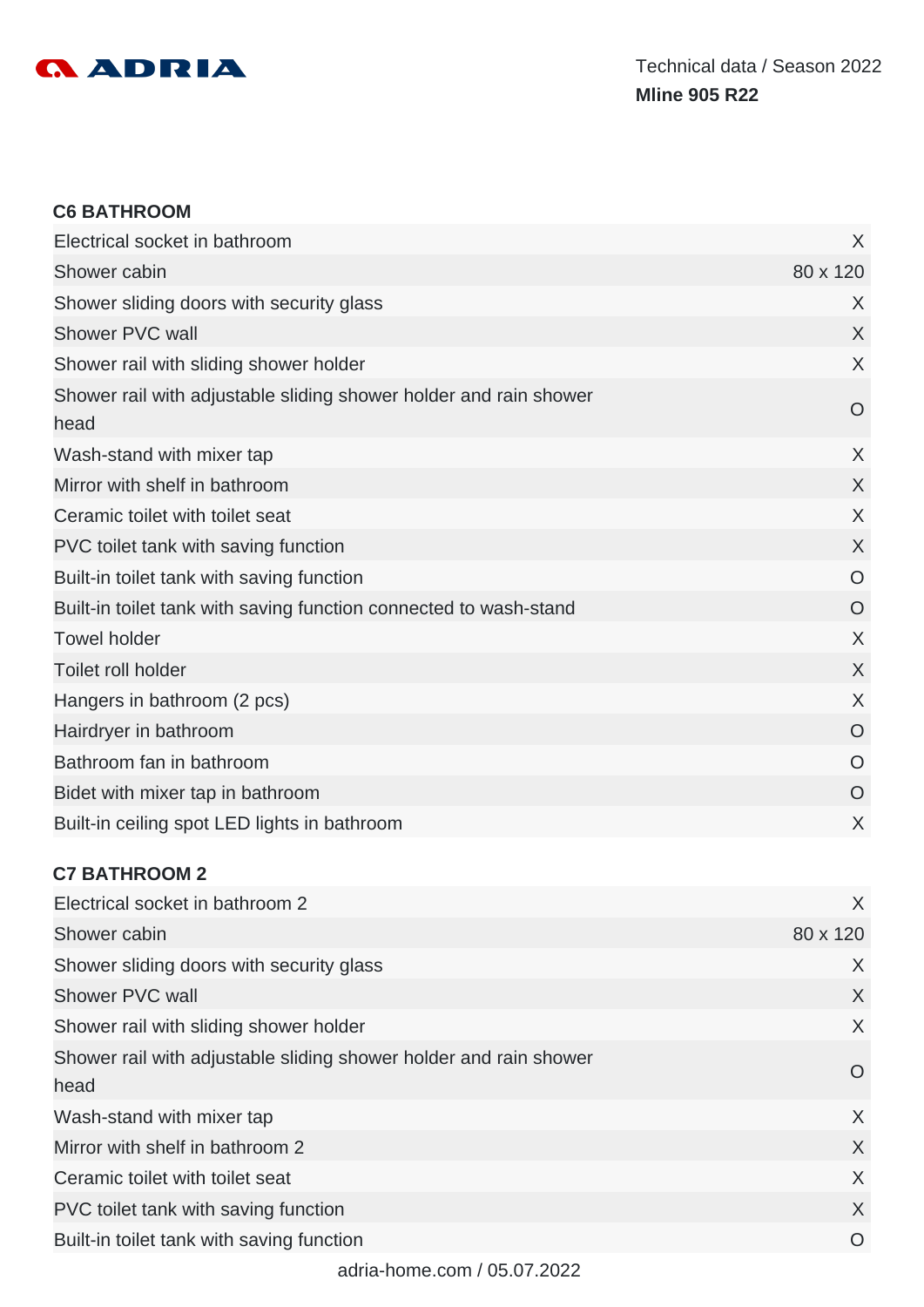

| Built-in toilet tank with saving function connected to wash-stand | $\circ$        |
|-------------------------------------------------------------------|----------------|
| <b>Towel holder</b>                                               | X              |
| Toilet roll holder                                                | X              |
| Hangers in bathroom 2 (2 pcs)                                     | X              |
| Hairdryer in bathroom 2                                           | $\overline{O}$ |
| Bathroom fan in bathroom 2                                        | $\overline{O}$ |
| Built-in ceiling spot LED lights in bathroom 2                    | X              |
| <b>C2 KITCHEN</b>                                                 |                |
| Glass ceramic hob with 4 burners                                  | $\circ$        |
| Gas hob on glass ceramic platform 4 burners                       | X              |
| Induction hob with 4 burners                                      | $\circ$        |
| Shelving in kitchen                                               | $\overline{O}$ |
| Built-in extrator hood                                            | X              |
| Stainless steel sink with drainer                                 | X              |
| Granite sink with drainer                                         | $\circ$        |
| Built-in bin separator 16L                                        | $\overline{O}$ |
| Selfstanding fridge with freezer 2171                             | X              |
| Built-in frdige with freezer 270 I                                | $\overline{O}$ |
| Built-in dishwasher 450 mm                                        | $\overline{O}$ |
| Microwave oven                                                    | $\circ$        |
| Built-in microwave oven                                           | $\circ$        |
| Built-in drainer (scolapiatti)                                    | $\circ$        |
| Kitchen backsplash: Glass white wall panel                        | X              |
| Kitchen backsplash: White wall panel                              | $\overline{O}$ |
| Kitchen backsplash: Decorative laminate                           | X              |
| Wooden wall panel with shelve over fridge                         | X              |
| LED lightning above kitchen counter                               | $\overline{O}$ |
| Electrical sockets over the kitchen counter (2x)                  | X              |
| Built-in ceiling spot LED lights in kitchen                       | X              |
| <b>B1 CHASSIS</b>                                                 |                |
| Inflatable wheels                                                 | X              |
|                                                                   |                |

| 100% Galvanized Steel Chassis |  |
|-------------------------------|--|
| Detachble hook                |  |
|                               |  |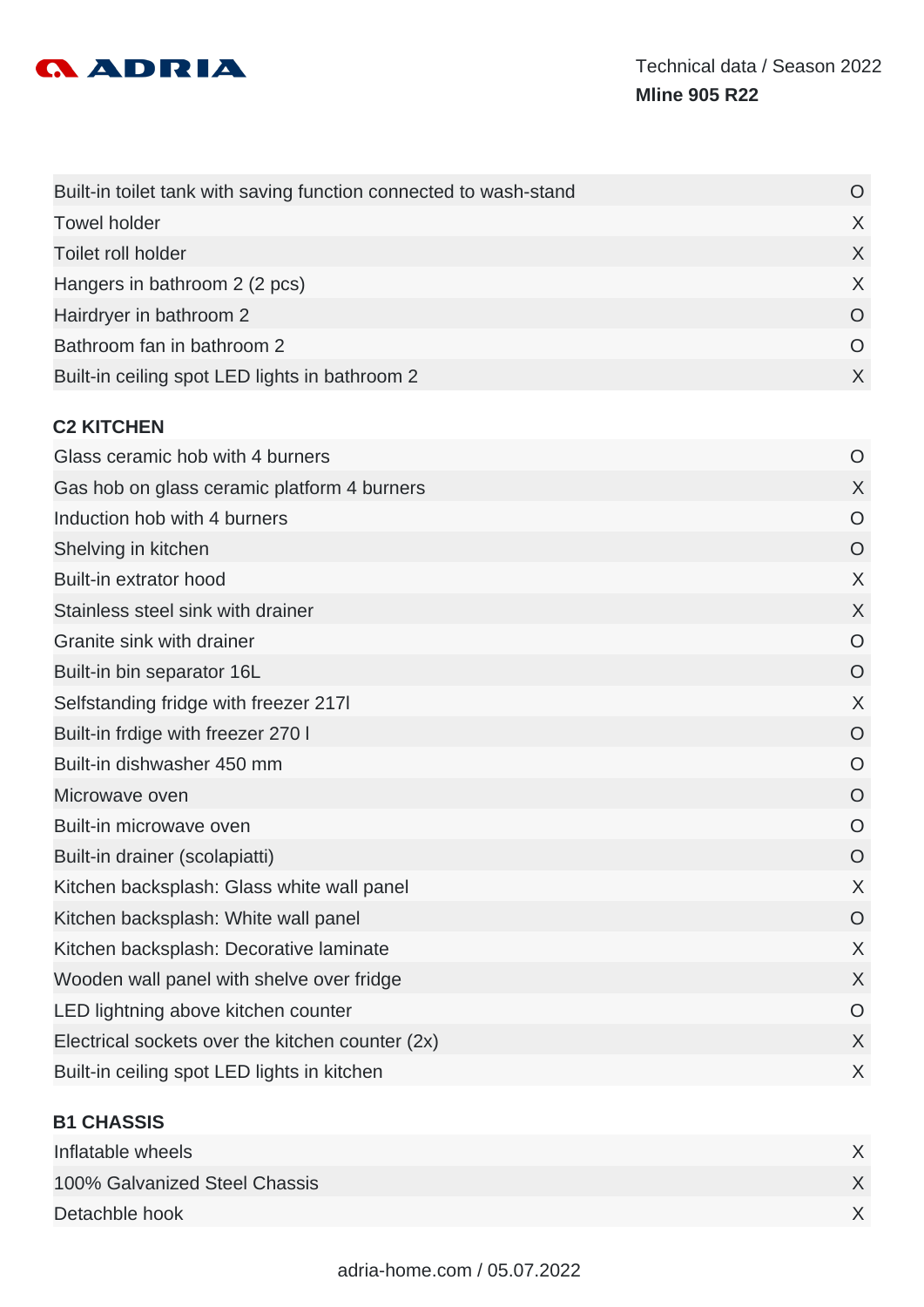

| <b>Leveling Feet</b>                                                 | X              |
|----------------------------------------------------------------------|----------------|
| <b>B2 FLOOR</b>                                                      |                |
| Moisture resistant CTB-H floor 19 mm with ALU isolation floor foil   | X              |
| Vynil flooring                                                       | X              |
|                                                                      |                |
| <b>A1 GENERAL</b>                                                    |                |
| Area                                                                 | 40,50          |
| Number of beds                                                       | $4 + 1$        |
| Number of bedrooms                                                   | 2              |
| Number of bathrooms                                                  | $\overline{2}$ |
| Length                                                               | 9,00           |
| Width                                                                | 4,5            |
| Height                                                               | 3,45           |
|                                                                      |                |
| <b>B3 EXTERIOR WALLS</b>                                             |                |
| Adria Sanwdich Technology ®AST external walls 45 mm (R=1,35<br>m2K/W | $\chi$         |
| Decorative attic: Metal sheet - matching colour of windows and       | X              |
| doors                                                                |                |
| Cladding L/R: Facade without final layer                             | $\sf X$        |
| Cladding L/R: Facade VANILLA Jub Family 325                          | $\overline{O}$ |
| Cladding L/R: Facade GREEN Jub Vitality 115                          | O              |
| Cladding L/R: Facade BLUE Jub Vitality 20                            | $\circ$        |
| Cladding L/R: Facade BROWN GREY Jub Family 15                        | O              |
| Cladding L/R: White Metal Panel                                      | $\circ$        |
| Cladding L/R: Anthracite Metal Panel                                 | O              |
| Cladding L/R: Adria PVC Whiteline horizontal                         | $\circ$        |
| Cladding L/R: Adria PVC Blackline horizontal                         | O              |
| Cladding L/R: Larchwood horizontal                                   | O              |
| Cladding L/R: Larchwood vertical                                     | O              |
| Cladding L/R: Larchwood Blackline horizontal                         | O              |
| Cladding L/R: Trend PVC Ivory SOFT FS-301 vertical                   | O              |
| Cladding L/R: Trend PVC Mastic SOFT FS-301 vertical                  | $\circ$        |
| Cladding L/R: Trend PVC Anthracite SOFT FS-301 vertical              | Ő              |
| Cladding L/R: Trend PVC Pearl Grey STONE FS-301 vertical             | O              |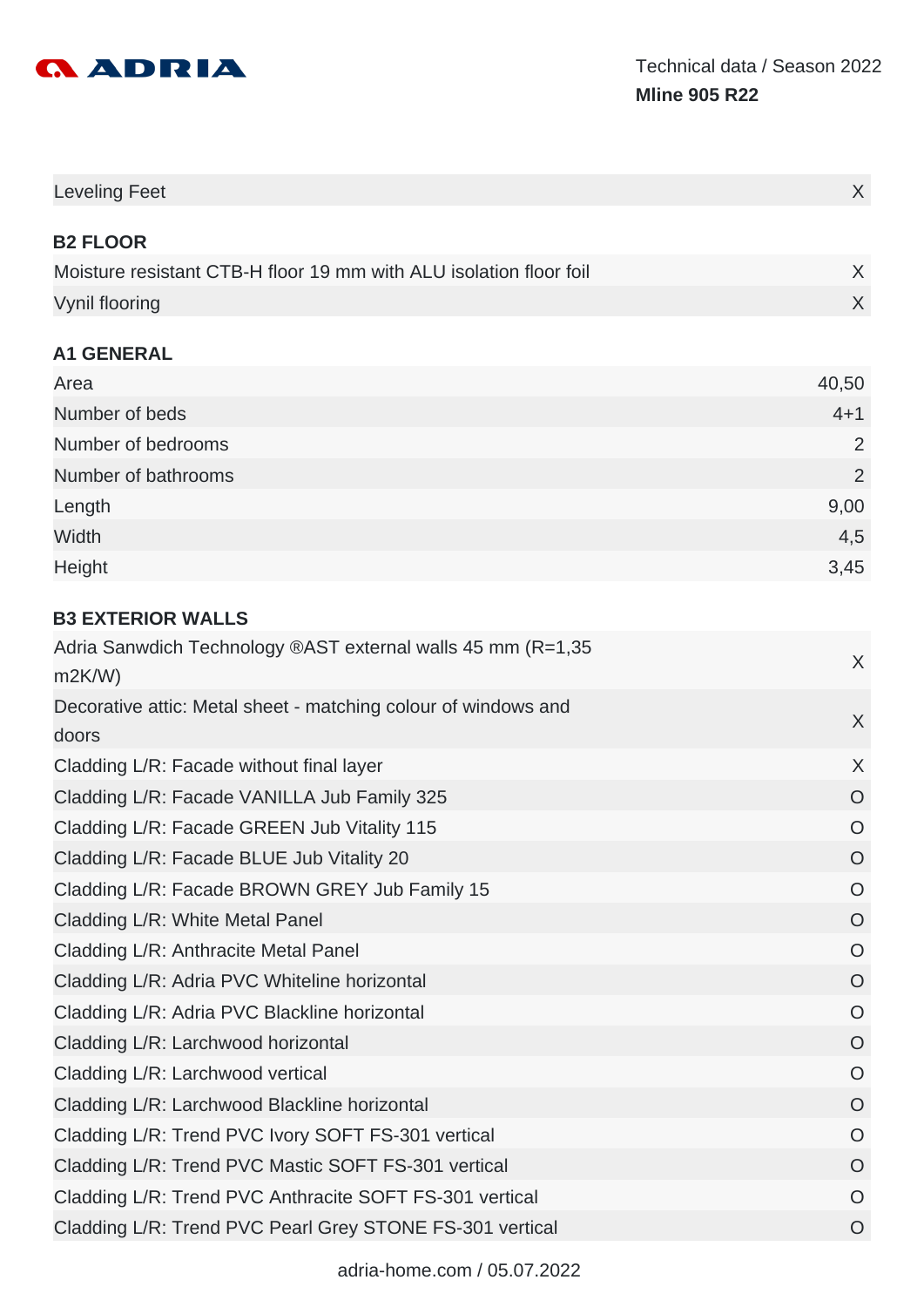

| Decorative Cladding: Facade without final layer                 | X              |
|-----------------------------------------------------------------|----------------|
| Decorative Cladding: Facade VANILLA Jub Family 325              | $\overline{O}$ |
| Decorative Cladding: Facade GREEN Jub Vitality 115              | $\circ$        |
| Decorative Cladding: Facade BLUE Jub Vitality 20                | $\circ$        |
| Decorative Cladding: Facade BROWN GREY Jub Family 15            | $\circ$        |
| Decorative Cladding: White Panel                                | $\overline{O}$ |
| Decorative Cladding: Anthracite panel                           | $\circ$        |
| Decorative Cladding: Larchwood vertical                         | $\circ$        |
| Decorative Cladding: Larchwood Blackline horizontal             | $\circ$        |
| Decorative Cladding: Adria PVC Whiteline horizontal             | $\circ$        |
| Decorative Cladding: Trend PVC Ivory SOFT FS-301 vertical       | $\circ$        |
| Decorative Cladding: Trend PVC Mastic SOFT FS-301 vertical      | $\overline{O}$ |
| Decorative Cladding: Trend PVC Anthracite SOFT FS-301 vertical  | $\circ$        |
| Decorative Cladding: Trend PVC Pearl Grey STONE FS-301 vertical | $\circ$        |
| Other Three Sides: Soft PVC Vnyl Silver Cedar vertical          | X              |
| Other Three Sides: Trend PVC Ivory SOFT FS-301 vertical         | $\circ$        |
| Other Three Sides: Trend PVC Mastic SOFT FS-301 vertical        | $\circ$        |
| Other Three Sides: Trend PVC Anthracite SOFT FS-301 vertical    | $\circ$        |
| Other Three Sides: Trend PVC Pearl Grey STONE FS-301 vertical   | O              |
| Other Three Sides: Facade VANILLA Jub Family 325                | $\circ$        |
| Other Three Sides: Facade GREEN Jub Vitality 115                | $\circ$        |
| Other Three Sides: Facade BLUE Jub Vitality 20                  | O              |
| Other Three Sides: Facade BROWN GREY Jub Family 15              | $\circ$        |
| <b>Other Three Sides: Larchwood Vertical</b>                    | O              |
| <b>Other Three Sides: Larchwood Horizontal</b>                  | O              |
| Other Three Sides: Larchwood Blackline horizontal               | O              |
| Corners: Color of cladding                                      | X              |
| Decorative Cladding: Larchwood horizontal                       | O              |
| Other Three Sides: Adria PVC Whiteline horizontal               | O              |
| Other Three Sides: Adria PVC blackline horizontal               | O              |
| Decorative Cladding: Adria PVC Blackline horizontal             | O              |
|                                                                 |                |

#### **B4 WINDOWS AND DOORS**

| PVC white windows and doors with termopan glass |  |
|-------------------------------------------------|--|
|-------------------------------------------------|--|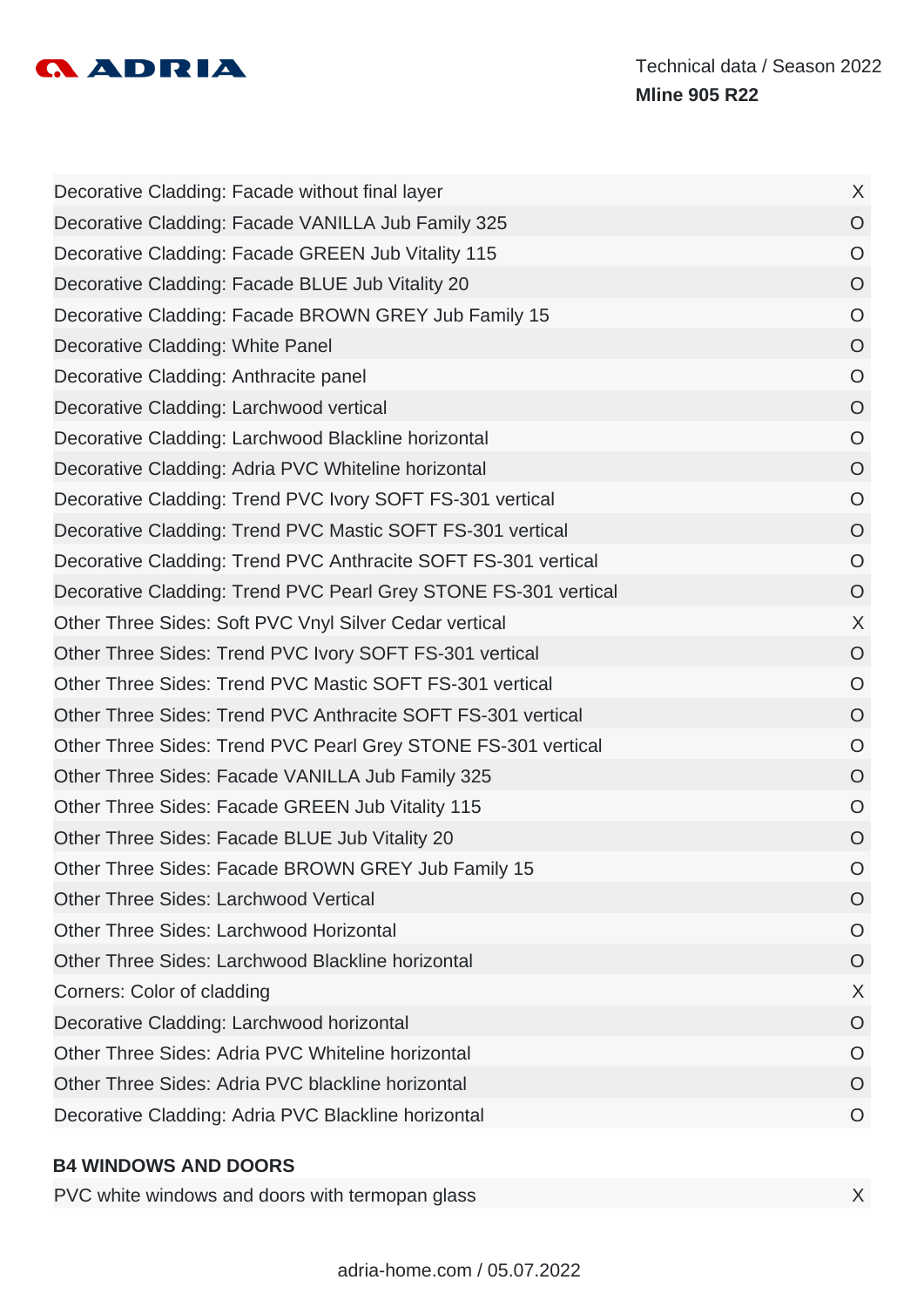

| PVC windows and doors with termopan glass - anthracite outside,     |          |
|---------------------------------------------------------------------|----------|
| white inside                                                        | O        |
| Tinted windows in bathrooms                                         | X        |
| Panoramic sliding entrance door with security glass and door holder | $\circ$  |
| PVC balcony door in living room with scurity glass                  | X        |
| Built-in blinds on all windows - matching colour of windows and     | O        |
| doors                                                               |          |
| Rolo shutters on bathroom windows                                   | $\Omega$ |
| Master cylinder                                                     | $\Omega$ |
| ALU door of external box - matching colour of windows and doors     | X        |
| Master key (3 pieces)                                               | $\circ$  |
| Swing entrance door with security glass and door holder             | X        |
| Mosquito nets on all windows - matching colour of windows           | $\Omega$ |

#### **B5 ROOF AND CEILLING**

| Single-pitched Roof                                            | X       |
|----------------------------------------------------------------|---------|
| Roof construction class A (150 kg/m2)                          | X       |
| Roof type: Galvanized steel roof                               | X       |
| Roof colour: White                                             | X       |
| Roof Colour: Anthracite                                        | $\circ$ |
| Roof type: PVC roof                                            | O       |
| Secondary roof type: PVC foil                                  | X       |
| Roof insulation glass wool 50 mm (R=1,25 m2K/W)                | X       |
| Flat heigher ceiling in all rooms 225 cm                       | X       |
| <b>Gutters</b>                                                 | X       |
| Vertical draining pipes - matching colour of windows and doors | O       |
| Gutter guard for leaves                                        | O       |
| Roof construction class B (250 kg/m2)                          | O       |
|                                                                |         |

#### **C0 INTERIOR**

| <b>PARIS 2022</b>      |
|------------------------|
| <b>MARSEILLES 2022</b> |
| <b>MILANO 2022</b>     |
| <b>RIMINI 2022</b>     |
| NATURAL 2022           |
| X                      |
|                        |

adria-home.com / 05.07.2022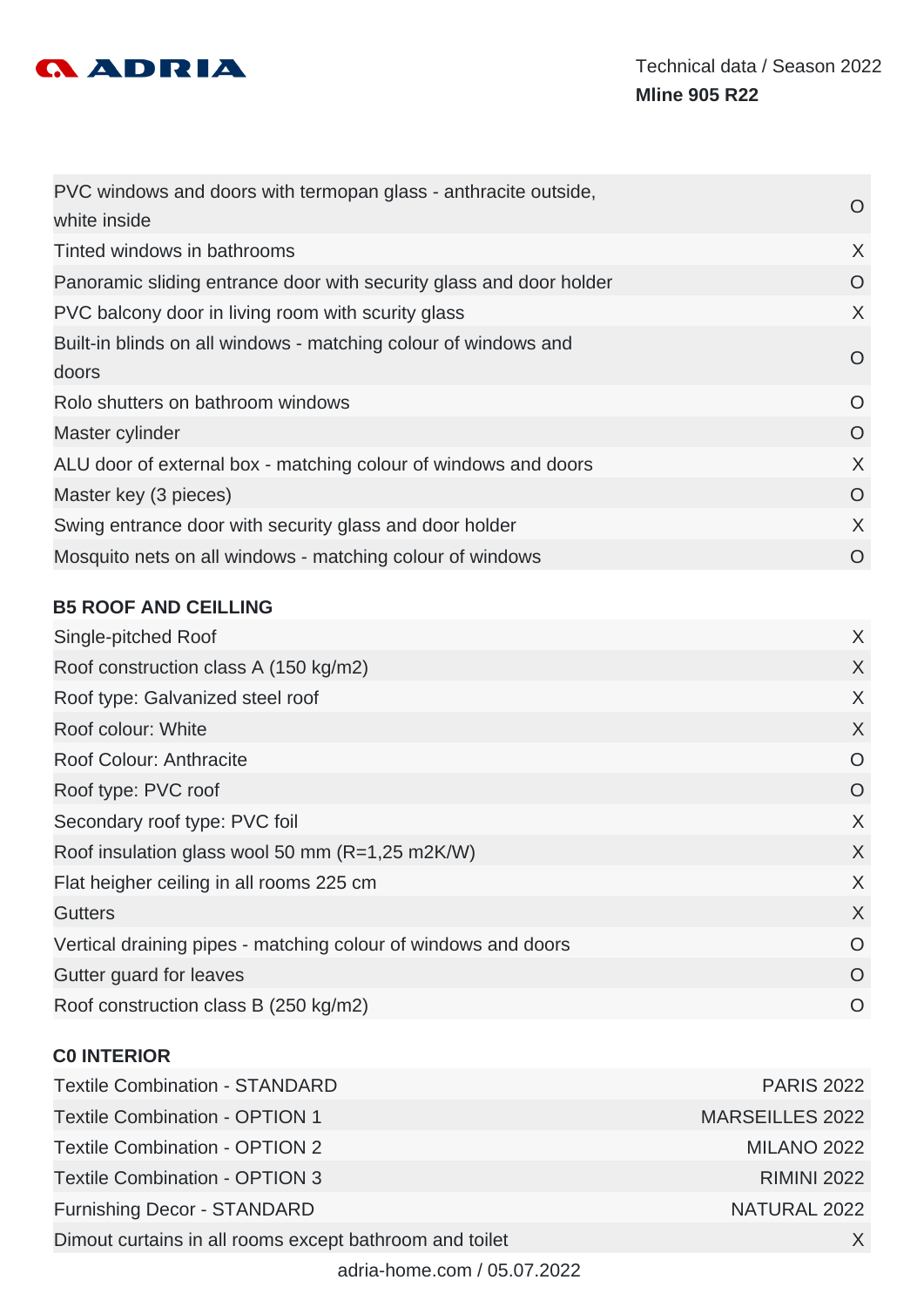

| Daily curtains in all rooms except bathroom and toilet | ∩                           |
|--------------------------------------------------------|-----------------------------|
| Sofa Cushions - STANDARD                               | <b>SILVER MAGIC 2022</b>    |
| Sofa Cushions - OPTION 1                               | FRESH WIND 2022             |
| Sofa Cushions - OPTION 2                               | <b>DIAMOND SPARKLE 2022</b> |
| Sofa Cushions - OPTION 3                               | <b>GOLDEN STAR 2022</b>     |
| Interior separation walls 16 mm                        | X                           |
| Interior doors 25 mm with PVC doorframes               | X                           |
| Door stopper                                           | $\chi$                      |
| Metal doorhooks                                        | X                           |
| Soft close for furniture                               | X                           |
| Bathroom and toilet door with lock                     | X                           |

## **C1 LIVING ROOM**

| Sofa                                                              | X              |
|-------------------------------------------------------------------|----------------|
| Sofa extendable                                                   | O              |
| Sofa with decorative seams                                        | O              |
| Sofa with decorative seams extendable                             | $\overline{O}$ |
| Dinning table                                                     | X              |
| <b>Chairs</b>                                                     | X              |
| Wall shelf over the sofa in living room                           | X              |
| Hangers in living room (2 pcs)                                    | X              |
| Mirror in living room                                             | X              |
| Fire extinguisher (1kg) in living room                            | $\circ$        |
| Fire blanket in living room                                       | $\circ$        |
| Smoke detector in living room                                     | $\overline{O}$ |
| Adria Bluetooth sound system                                      | $\overline{O}$ |
| Decorative wall in living room                                    | X              |
| Ambiental LED lightning in living room                            | O              |
| UTP socket in living room                                         | $\overline{O}$ |
| Built-in ceiling spot LED lights in living room with 2-way switch | X              |
| TV module in living room (1x TV socket, 2x el. socket)            | X              |
| Electrical sockets in living room (2x)                            | X              |
|                                                                   |                |

#### **C3 MASTER BEDROOM**

| Double bed with slatted bed base | 160 x 200 |
|----------------------------------|-----------|
|----------------------------------|-----------|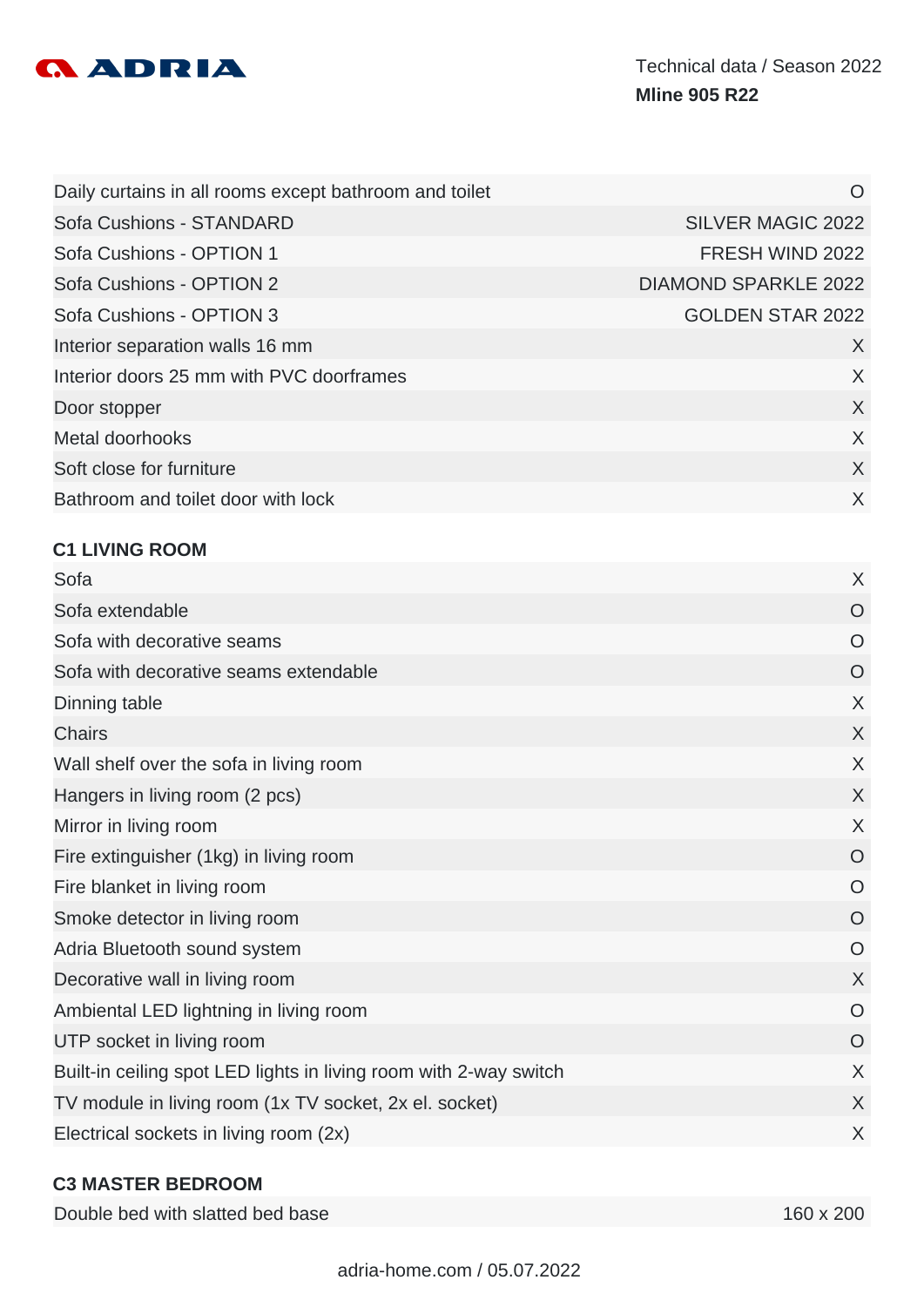

| Foam mattresses (25 kg/m2) in master bedroom                         | X              |
|----------------------------------------------------------------------|----------------|
| Foam mattresses (35 kg/m2) in master bedroom                         | $\overline{O}$ |
| Wooden bed upholstery in master bedroom                              | $\overline{O}$ |
| Upholstered bed in master bedroom                                    | $\overline{O}$ |
| Ottoman upholstered bed in master bedroom                            | $\overline{O}$ |
| Ottoman bed with wooden upholstery in master bedroom                 | $\overline{O}$ |
| Wooden headboard in master bedroom                                   | X              |
| Upholstered headboard in master bedroom                              | $\overline{O}$ |
| Bedside tables in master bedroom                                     | $\sf X$        |
| Wall shelf over the bed in master bedroom                            | X              |
| Decorative wall panel above shelve in master bedroom                 | $\overline{O}$ |
| Cupboards over the bed in master bedroom                             | $\overline{O}$ |
| Wardrobe in master bedroom                                           | X              |
| Hangers in master bedroom (2 pcs)                                    | $\times$       |
| Mirror in master bedroom                                             | X              |
| Safe in master bedroom                                               | $\overline{O}$ |
| TV module in master bedroom (1x TV socket, 2x socket)                | $\overline{O}$ |
| Built-in ceiling spot LED lights in master bedroom with 2-way switch | X              |
| Ambiental LED lightning under the shelf in master bedroom            | $\overline{O}$ |
| Reading LED lights in master bedroom                                 | X              |
| Electrical sockets in master bedroom (2x)                            | X              |
| USB charging modules in master bedroom (2 x C, 2 x B)                | $\circ$        |
| UTP socket in master bedroom                                         | $\circ$        |

#### **C4 CHILDREN BEDROOM**

| Single beds with slatted bed base                     | 80 x 200 |
|-------------------------------------------------------|----------|
| Loft bed in children's bedroom                        | $\Omega$ |
| Foam mattresses PN25 in children's bedroom            | X        |
| Foam mattresses HR35 in children's bedroom            | $\circ$  |
| Wooden bed upholstery in children's bedroom           | $\circ$  |
| Upholstered bed in children's bedroom                 | $\circ$  |
| Underbed in children's room                           | $\circ$  |
| Wooden headboard in children's bedroom                | X        |
| Upholstered headboard in children's bedroom           | $\circ$  |
| Wooden wall panel alongside bed in children's bedroom | O        |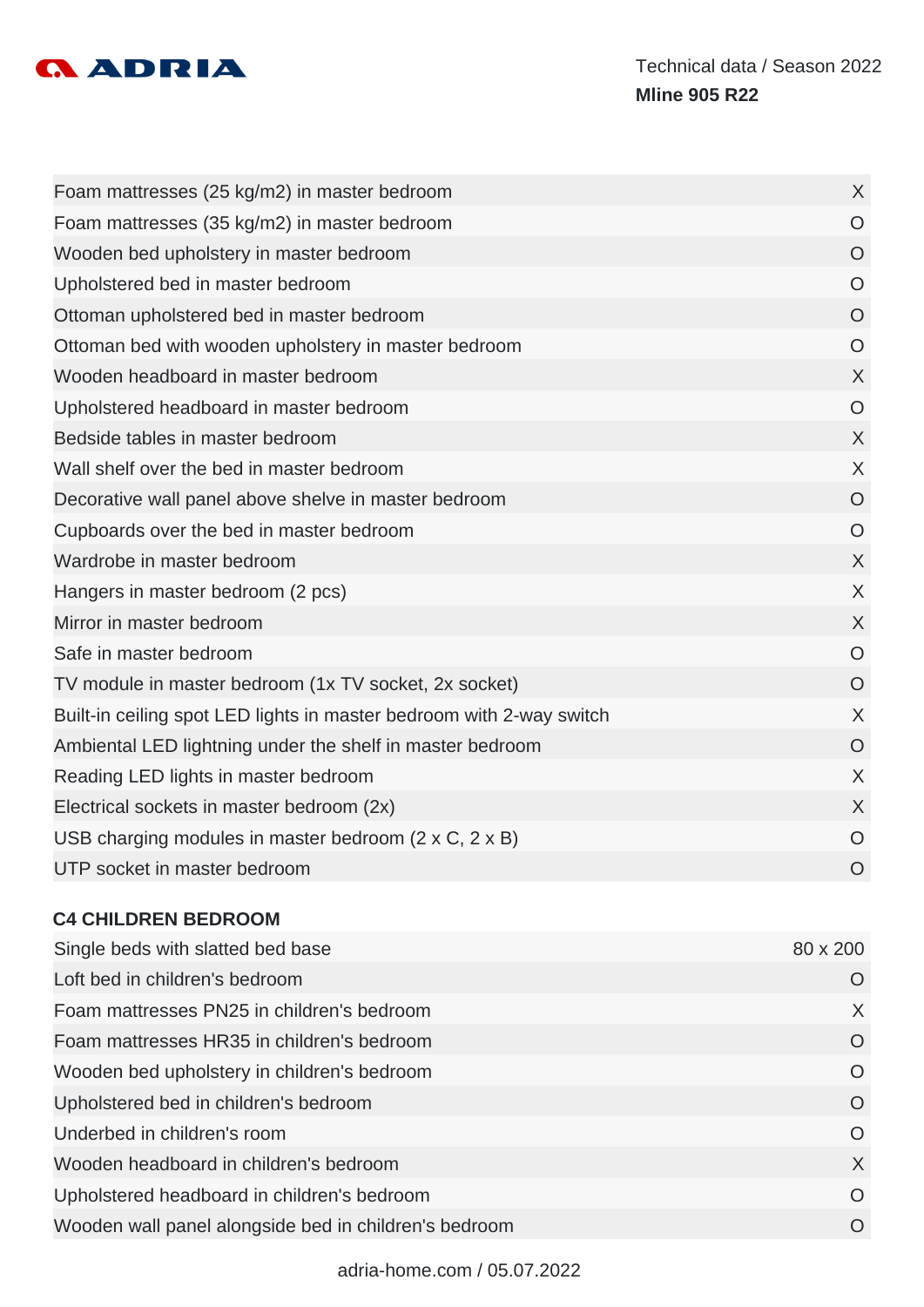

| Upholstered wall panel alongside bed in children's bedroom                  | O      |
|-----------------------------------------------------------------------------|--------|
| Bedside tables in children's bedroom                                        | X      |
| Wall shelf over the bed in children's bedroom                               | X      |
| Decorative wall panel above shelve in children's bedroom                    | O      |
| Cupboards over the bed in children's bedroom                                | O      |
| Wardrobe in children's bedroom                                              | $\chi$ |
| Hangers in children's bedroom (2 pcs)                                       | O      |
| Mirror in children's bedroom                                                | O      |
| Built-in ceiling spot LED lights in children's bedroom with 1-way<br>switch | X      |
| Reading LED lights in children's bedroom                                    | $\chi$ |
| Electrical sockets in children's bedroom (2 pcs)                            | X      |
| USB charging module in children's bedroom (1x C, 1x B)                      | O      |
| Ambiental LED lightning under the shelf in children's bedroom               | O      |

#### **D1 WATER AND GAS**

| External connector to water facilities with pressure regulator     | X        |
|--------------------------------------------------------------------|----------|
| Additional connection to central wastewater system for toilet tank | O        |
| PVC water pipes Speedfit®                                          | X        |
| Central waste water outlet                                         | O        |
| Water filter in technical box                                      | $\Omega$ |
| External access to water heater                                    | X        |
| Gas water heater Vaillant 11 natural push                          | X        |
| Gas connectionin in box: Propan/Butan 30 mBar                      | X        |
| External gas connection: Methan                                    | O        |
| Electrical water heater 50                                         | O        |
| Electrical water heater 801                                        | $\Omega$ |
| Electrical water heater 1001                                       | O        |
| External gas connection: Propan/Butan 30 mbar                      | $\Omega$ |
| External gas connection: Propan/Butan 50 mbar                      | $\Omega$ |
|                                                                    |          |

## **D2 ELECTRICITY** White flush mounted installations, sockets and switches **X** X External connection 32A, 250V, 2P+E X External connection 32A, 400V, 3P+N+E O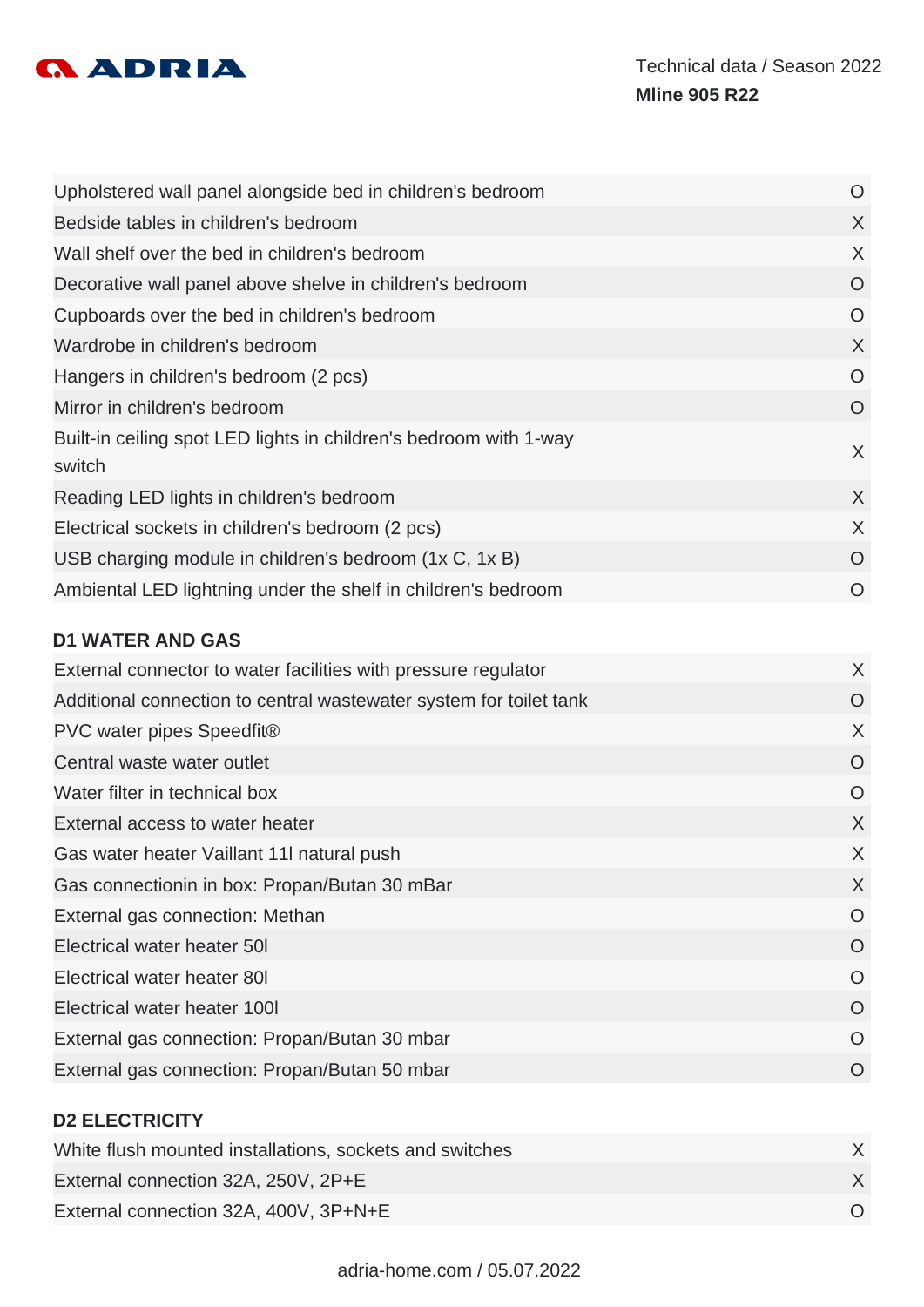

| Key lock                                                 | $\overline{O}$ |
|----------------------------------------------------------|----------------|
| <b>E1 EXTERIOR EQUIPMENT</b>                             |                |
| Awning LED light                                         | X              |
| External socket - matching colour of windows and doors   | $\sf X$        |
| External socket under chassis                            | $\overline{O}$ |
| <b>Terrace</b>                                           | $\overline{O}$ |
| <b>D4 HEATING AND COOLING</b>                            |                |
| <b>Preinstallation for Airconditioning</b>               | X              |
| <b>Airco Card</b>                                        | $\overline{O}$ |
| Airco sensors for entrance door                          | $\overline{O}$ |
| Airco sensors for all windows except bathrom             | $\overline{O}$ |
| Air-conditioning white - mono split                      | $\overline{O}$ |
| Electrical heater in living room                         | $\overline{O}$ |
| Electrical heater in master bedroom                      | $\overline{O}$ |
| Electrical towel heater in bathroom                      | $\overline{O}$ |
| Additional control of underfloor heating in the bathroom | $\overline{O}$ |
| Electrical heater in children's room 2                   | $\overline{O}$ |
| Electrical heater in children's room                     | $\overline{O}$ |
| <b>D3 MULTIMEDIA</b>                                     |                |
| TV holder                                                | O              |
| TV holder with double fold function                      | $\overline{O}$ |
| LED TV 32 inch                                           | $\circ$        |
| <b>E1 OPTION PACKAGES</b>                                |                |

| Premium package Mline |  |
|-----------------------|--|
|                       |  |